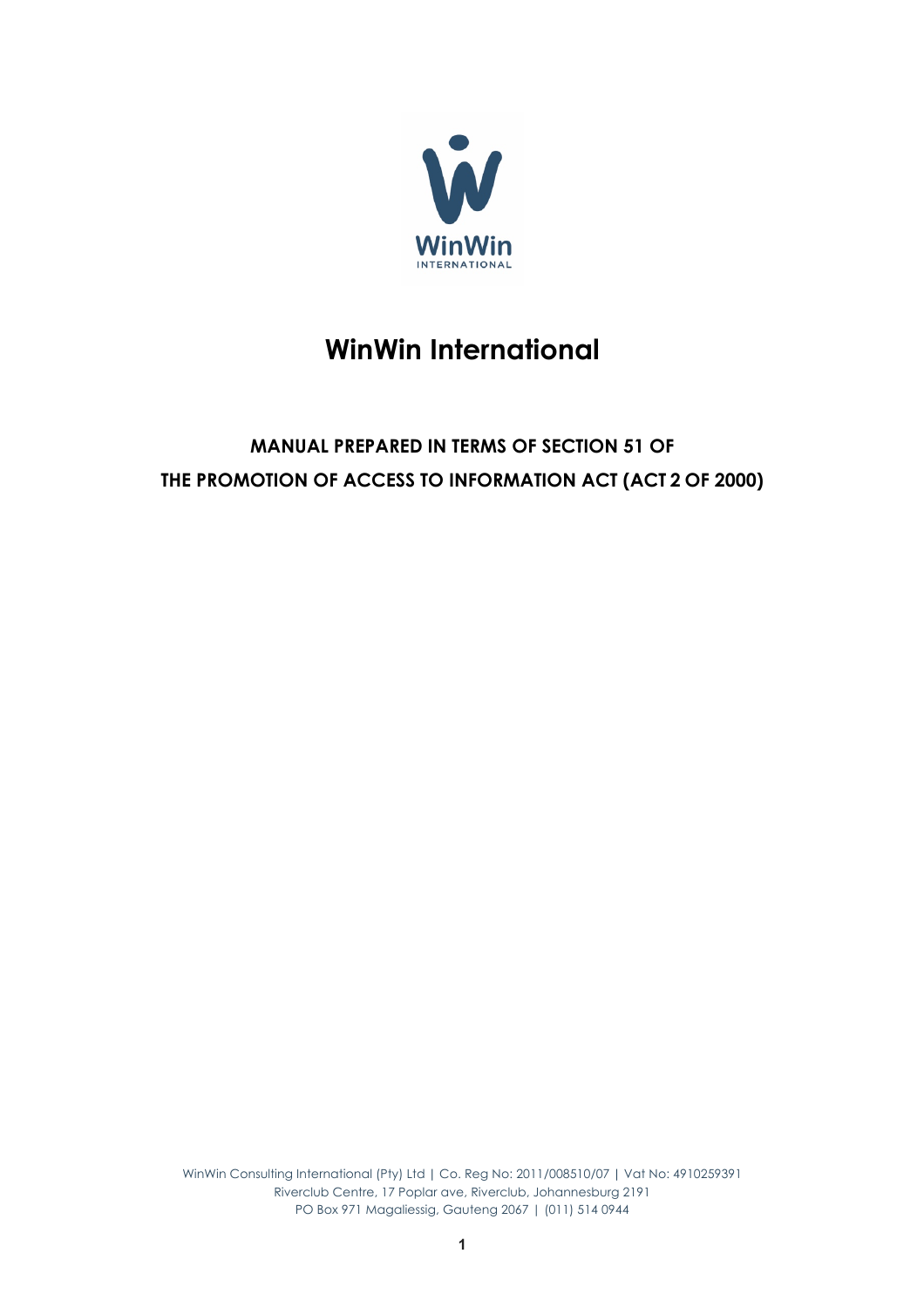#### **Contents**

| $\mathbf{1}$ . | <b>INTRODUCTION</b>                                       | 3              |
|----------------|-----------------------------------------------------------|----------------|
| 2.             | INFORMATION REQUIRED UNDER SECTION 51(1) (A) OF THE ACT   | $\overline{4}$ |
| 3.             | DESCRIPTION OF GUIDE REFERRED TO IN SECTION 10            | $\overline{4}$ |
| 4.             | RECORDS AVAILABLE IN TERMS OF OTHER LEGISLATION           | 5              |
| 5.             | RECORDS AUTOMATICALLY AVAILABLE                           | 6              |
| 6.             | SUBJECTS AND CATEGORIES OF RECORDS HELD BY WINWIN         | $\overline{7}$ |
| 7.             | PURPOSE OF PROCESSING OF PERSONAL INFORMATION             | 11             |
| 8.             | DATA SUBJECTS CATEGORIES AND THEIR PERSONAL INFORMATION   | 11             |
| 9.             | <b>PLANNED RECIPIENTS OF PERSONAL INFORMATION</b>         | 11             |
| 10.            | <b>PLANNED TRANS-BORDER FLOWS OF PERSONAL INFORMATION</b> | 12             |
| 11.            | SECURITY MEASURES TO PROTECT PERSONAL INFORMATION         | 12             |
| 12.            | DETAIL ON HOW TO MAKE A REQUEST FOR ACCESS                | 12             |
| 13.            | <b>GROUNDS FOR REFUSING A REQUEST</b>                     | 14             |
| 14.            | <b>AVAILABILITY OF THE MANUAL</b>                         | 15             |
| 15.            | FEES IN RESPECT OF PRIVATE BODIES                         | 16             |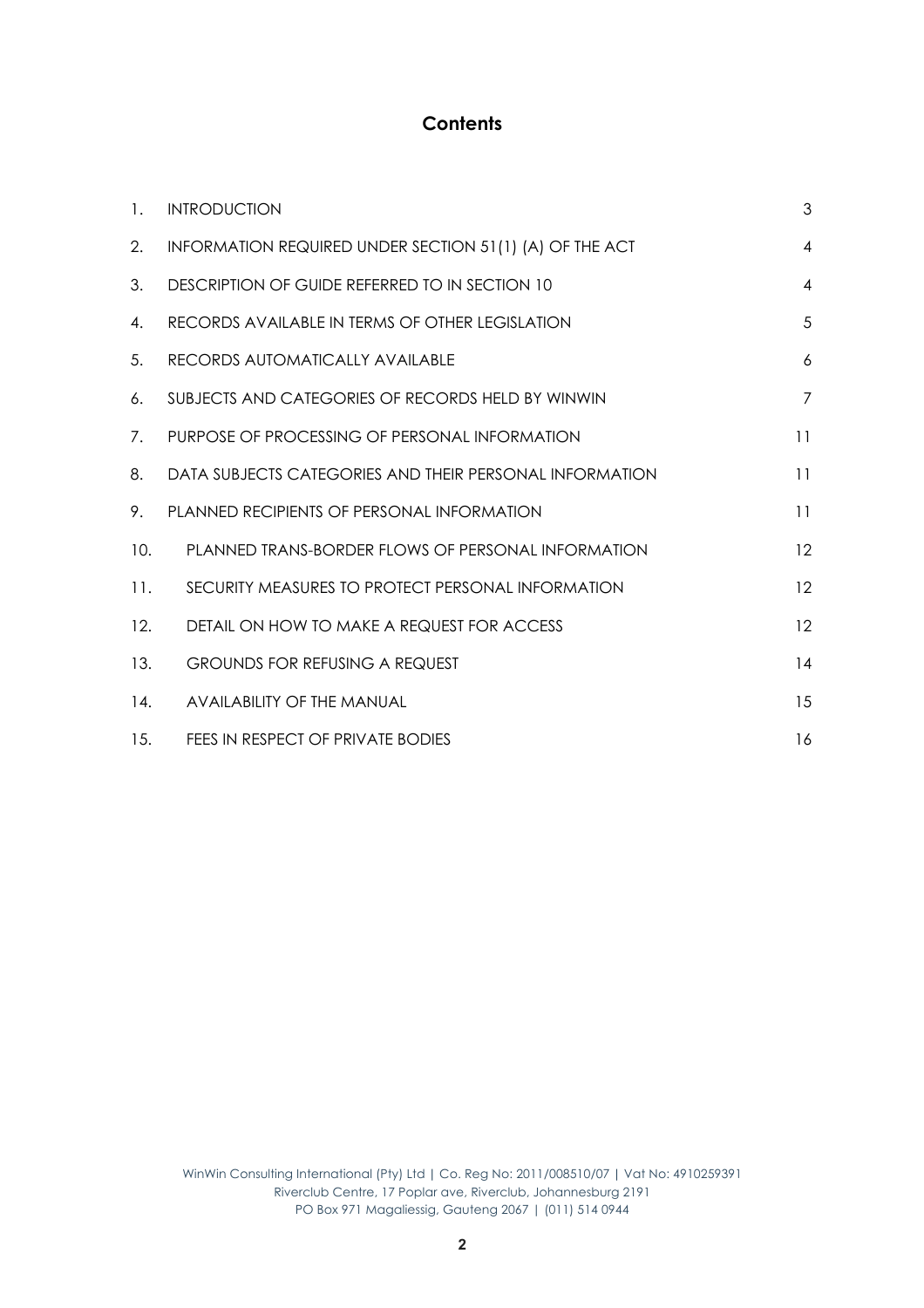#### **1. INTRODUCTION**

- 1.1. WinWin International ('**WWI'**) is a blended learning and strategic communications specialist offering traditional, digital, immersive and multimedia solutions.
- 1.2. For purposes of this policy "we", "us", "our" refers to WWI, and "you", "your", "user" refers to the data subject.
- 1.3. WWI is committed to processing all personal information lawfully, transparently, securely, and in accordance with the Protection of Personal Information Act 4 of 2013 ('**POPIA**'), the European Union's General Data Protection Regulation 2016/679 ('**GDPR**'), and other relevant privacy legislation.
- 1.4. If you do not agree with this privacy policy, you are prohibited from using the website and must immediately refrain from doing so. Furthermore, if you do not agree with this privacy policy, or the terms of use, you should not provide any of your personal information to WWI.
- 1.5. This privacy policy sets out WWI's approach towards the use of your personal information. By submitting your personal information to us, and/or by using the website, you will be regarded as having given your consent – where necessary and appropriate – for the processing of personal information referred to in this policy. Consequently, by continuing to use the website, you acknowledge and agree that WWI may collect, use and transfer your personal information in accordance with this policy, and applicable legislation.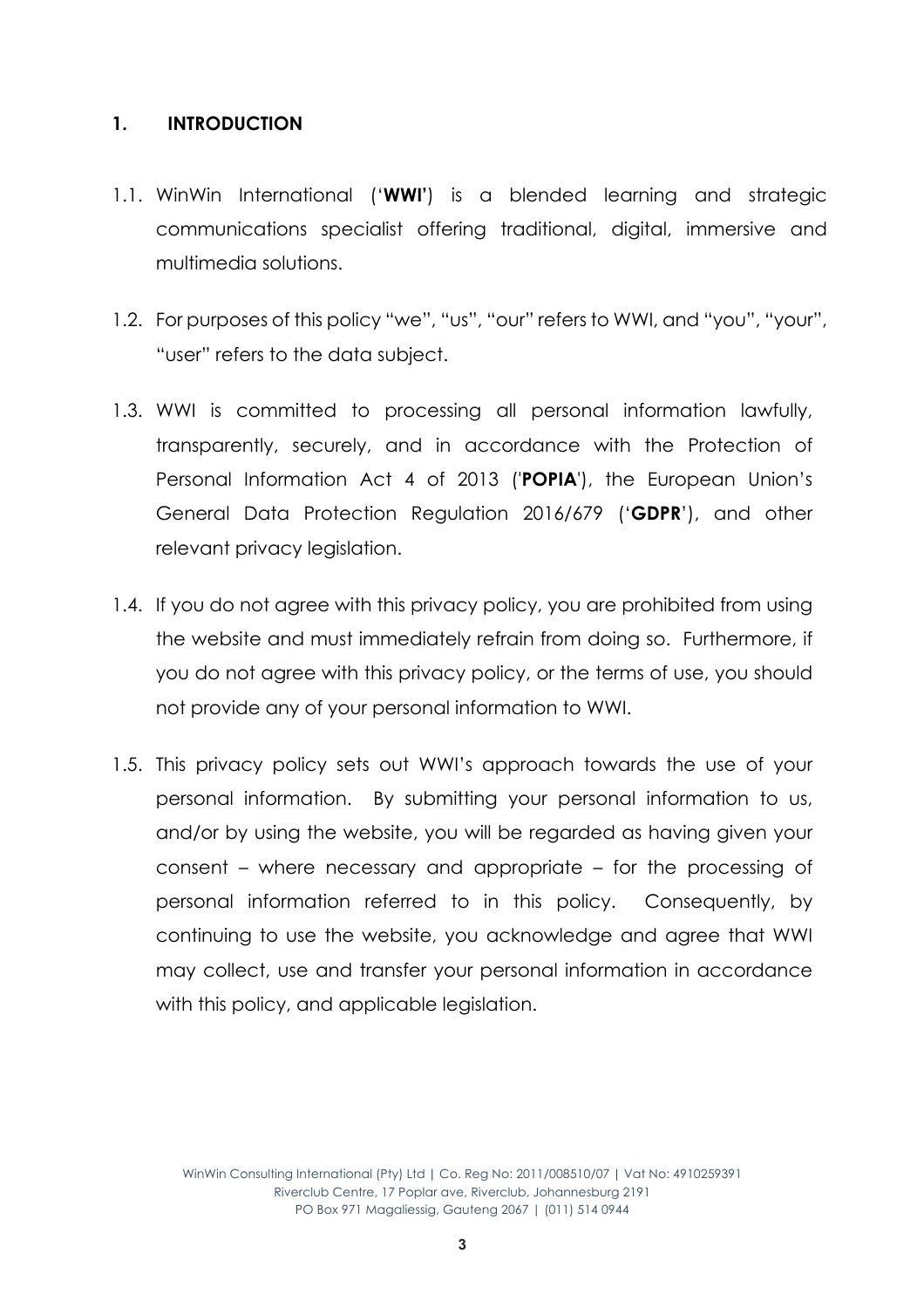# **2. INFORMATION REQUIRED UNDER SECTION 51(1) (A) OF THE ACT**

- 2.1. Designated Head of WinWin International: Stuart Woolmington
- 2.2. Postal Address of WinWin International: PO Box 971, Magaliessia, 2067
- 2.3. Street Address of WinWin International: 17 Poplar Avenue, Riverclub, Sandton, 2191
- 2.4. Tel. No of WinWin International: +27 11 514 0944
- 2.5. Fax. No of WinWin International: n/a
- 2.6. E- Mail address of WinWin International: info@winwinza.com
- 2.7. Person delegated to deal with requests (for "the designated head"): Leon de Wet
- 2.8. E-mail address of the delegated designated head: leon@winwinza.com

# **3. DESCRIPTION OF GUIDE REFERRED TO IN SECTION 10**

A Guide has been compiled in terms of Section 10 of PAIA by the Information Regulator South Africa (IRSA). It contains information required by a person wishing to exercise any right, contemplated by PAIA. It is available in all of the official languages at https://www.justice.gov.za/inforeg/docs.html .

The Guide is available for inspection, *inter alia*, at the office of the

Information Regulator South Africa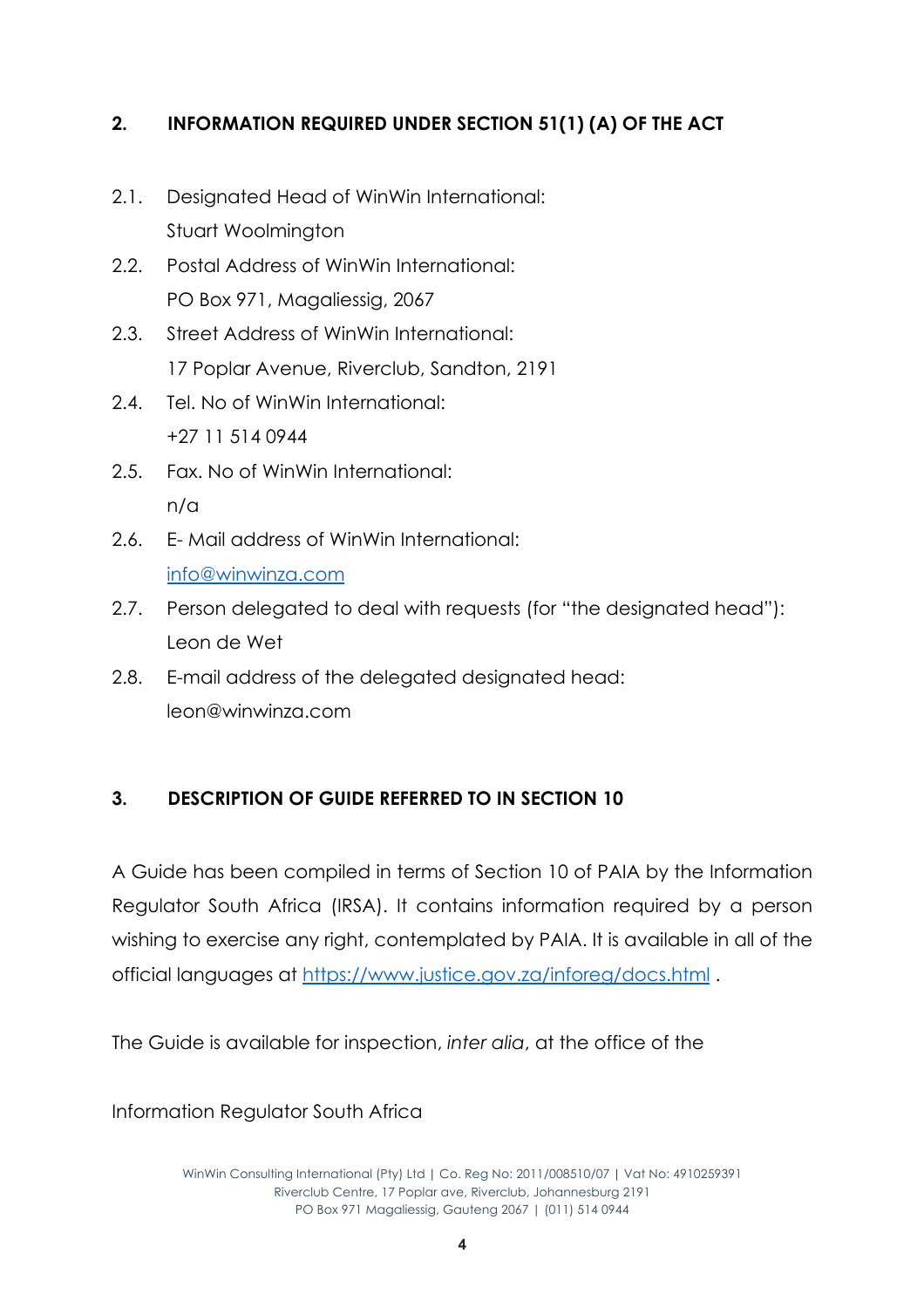JD House, 27 Stiemens Street Braamfontein, Johannesburg, 2001

P.O Box 31533 Braamfontein, Johannesburg, 2017 General enquiries email: enquiries@inforegulator.org.za.

# **4. RECORDS AVAILABLE IN TERMS OF OTHER LEGISLATION**

Records available in terms of other legislation are as follows:

- Basic Conditions of Employment Act No 75. Of 1997
- Broad-based Black Economic Empowerment Act 53 of 2003
- Companies Act No 71 of 2008 and Applicable Regulations
- Compensation for Occupational Injuries and Health Diseases Act No. 130 of 1993
- Competition Act No. 89 of 1998
- Consumer Affairs (Unfair Business Practice) Act No. 71 of 1988
- Consumer Protection Act 68 of 2008
- Copyright Act No. 98 of 1978
- Currency and Exchanges Act No .9 of 1933
- Debt Collector's Act No. 114 of 1998
- Electronic Communications Act, No. 36 of 2005;
- Electronic Communications and Transactions Act No 25 of 2002
- Employment Equity Act. No. 55 of 1998
- Income Tax Act No 58 of 1962
- Insolvency Act No. 24 of 1936
- Insurance Act No. 27 of 1943
- Intellectual Property Laws Amendment Act No. 38 of 1997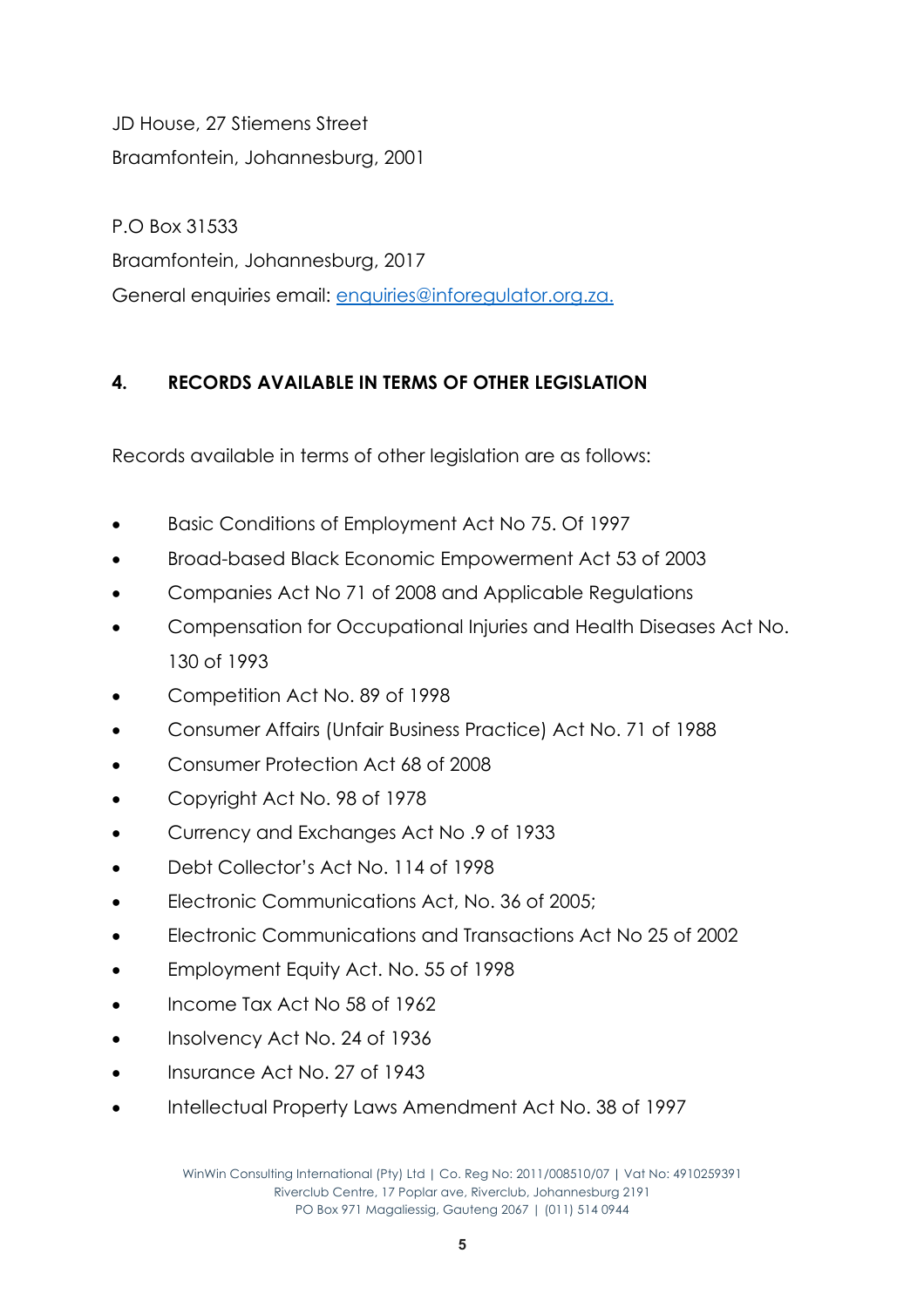- Labour Relations Act No 66 of 1995
- National Health Act 61 of 2003
- National Credit Act No. 34 of 2005
- Occupational Health and Safety Act No. 85 of 1993
- Prevention and Combating of Corrupt Activities Act No 12 of 2004
- Prevention of Organised Crime Act No. 121 of 1998
- Promotion of Access to Information Act No.2 of 2000
- Promotion of Equality and Prevention of Unfair Discrimination Act No. 4 of 2000
- Protected Disclosures Act No. 26 of 2000
- Protection of Personal Information Act 4 of 2013
- Information Act No. 70 of 2002
- SA Reserve Bank Act No. 90 of 1989
- Skills Development Act 97 of 1998
- Skills Development Levies Act No 9 of 1999
- South African Reserve Bank Act No. 90 of 1989
- Trade Marks Act 194 of 1993
- Unemployment Insurance Act No. 63 of 2001
- Unemployment Insurance Contributions Act No 4 of 2002
- Value Added Tax Act No 89 of 1991

# **5. RECORDS AUTOMATICALLY AVAILABLE**

No notice has been submitted by the company to the Minister of Justice and Constitutional Development regarding the categories of records, which are available without a person having to request access in terms of Section 52(2) of PAIA. However, the information on the website of the business is automatically available without having to request access in terms of PAIA.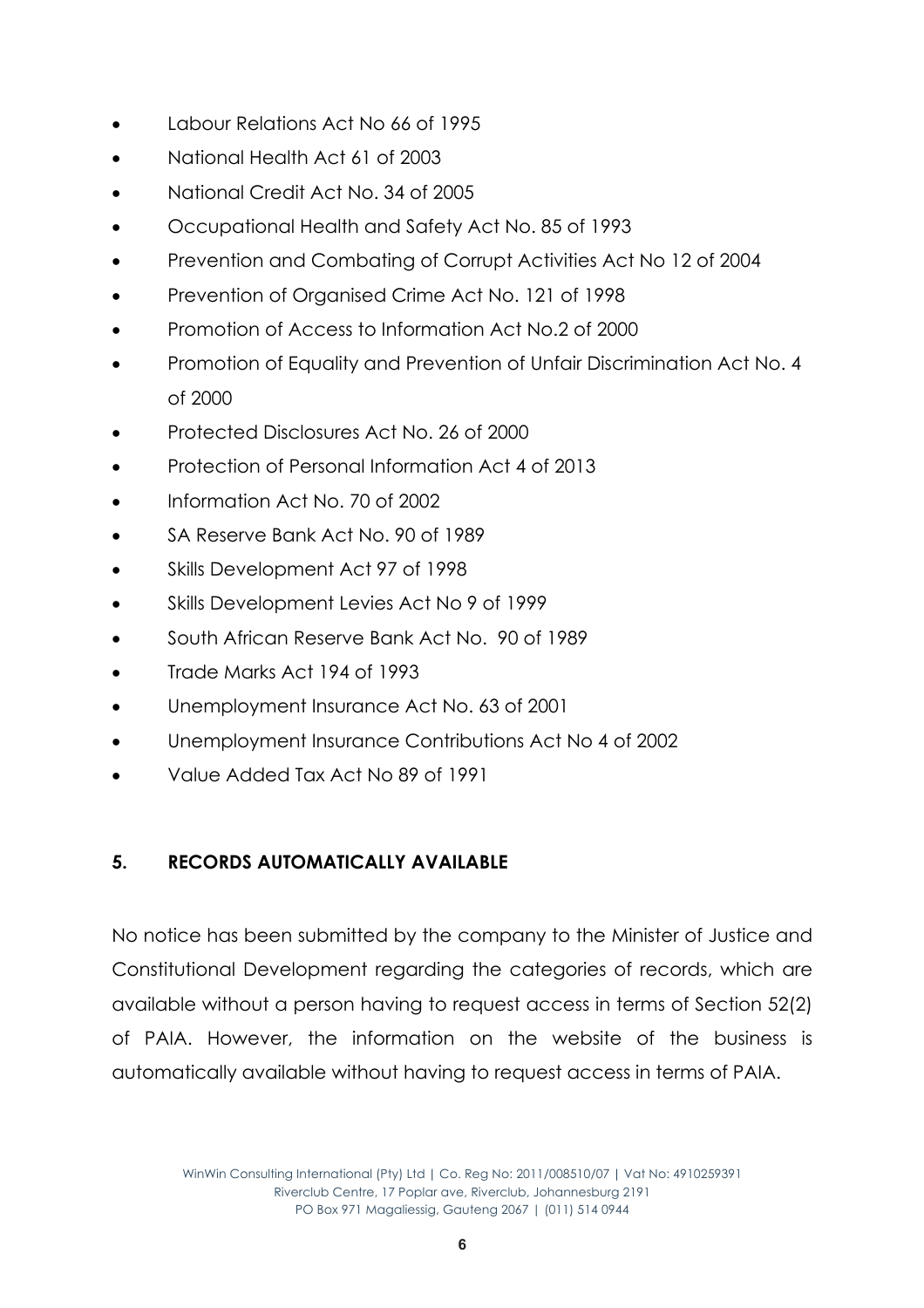#### **6. SUBJECTS AND CATEGORIES OF RECORDS HELD BY WINWIN**

General information about WinWin International can be accessed via the internet on www.winwinza.com, which is available to all persons who have access to the internet.

The subjects on which the private body holds records and the categories on each subject in terms of Section 51(1)(e), are as listed below. Please note that a requester is not automatically allowed access to these records and that access to them may be refused in accordance with Sections 62 to 69 of the  $Act$ 

#### **6.1. Companies act records**

- All trust deeds;
- Documents of Incorporation;
- Memorandum of Incorporation;
- Minutes of meeting of the Board of Directors;
- Minutes of meetings of Shareholders;
- Proxy forms
- Register of directors' shareholdings;
- Research and development:
- Share certificates; and
- Share Register and other statutory registers and/or records and/or documents;
- Special resolutions/Resolutions passed at General and Class meetings.

Records relating to the appointment of: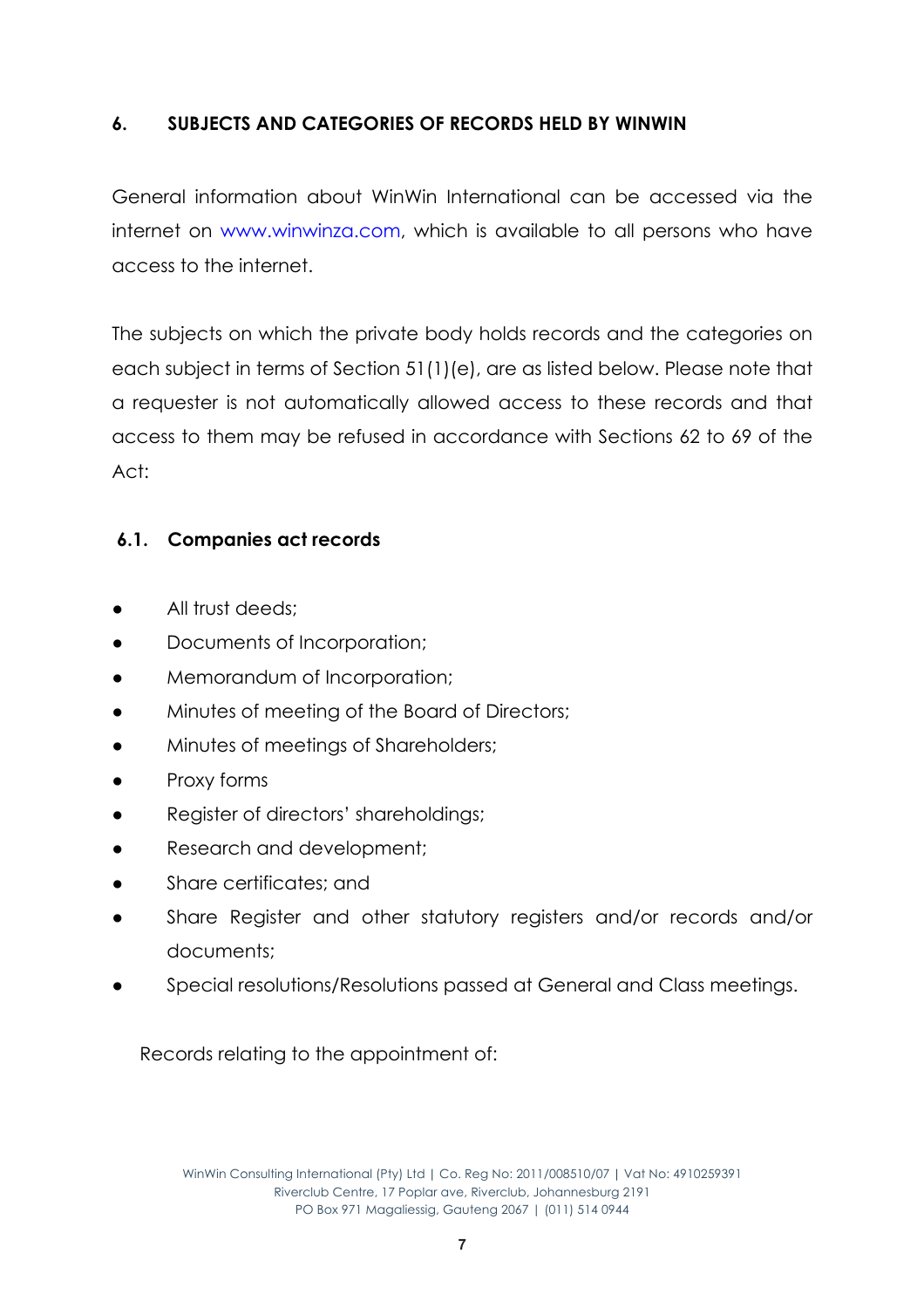- **•** Auditors;
- Directors:
- Prescribed Officer.
- Public Officer; and

#### **6.2. Financial records**

- **•** Accounting Records
- **•** Annual Financial Reports;
- Annual Financial Statements
- Asset Registers;
- **Bank Statements**
- Banking details and bank accounts;
- Banking Records
- Debtors / Creditors statements and invoices;
- General ledgers and subsidiary ledgers;
- **•** General reconciliation:
- Invoices;
- Paid Cheques
- Policies and procedures;
- Rental Agreements; and
- Tax Returns.

#### **6.3. Income tax records**

- PAYE Records
- Documents issued to employees for income tax purposes
- Records of payments made to SARS on behalf of employees
- All other statutory compliances: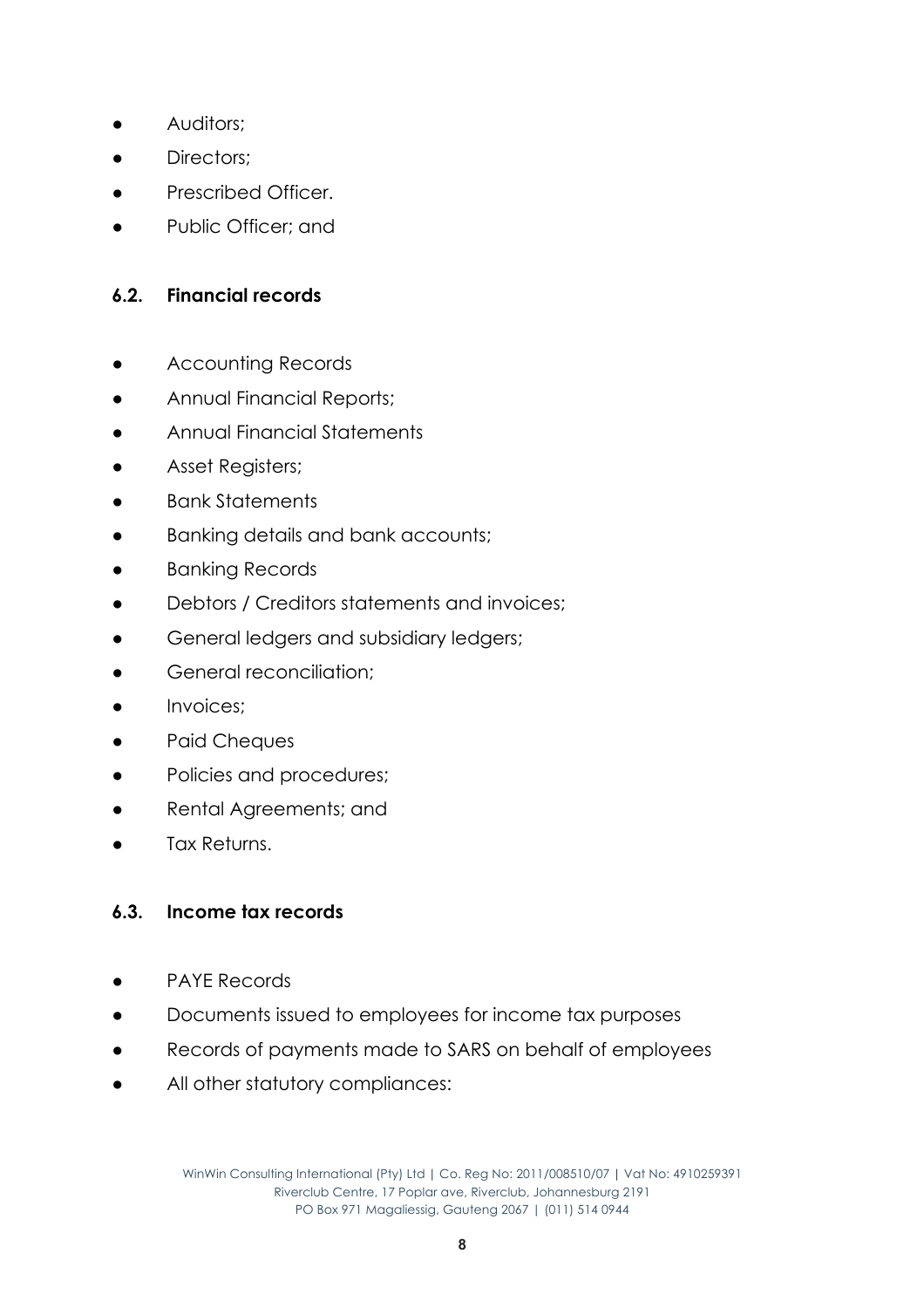- o VAT
- o Regional Services Levies
- o Skills Development Levies
- o UIF
- Workmen's Compensation

# **6.4. Personnel documents and records**

- Accident books and records;
- Address Lists;
- Disciplinary Code and Records;
- Employee benefits arrangements rules and records;
- Employment Contracts;
- Employment Equity Plan
- **•** Forms and Applications;
- **•** Grievance Procedures;
- Leave Records;
- Medical Aid Records;
- Payroll reports/ Wage register;
- Pension Fund Records:
- Safety, Health and Environmental records;
- **•** Salary Records;
- SETA records
- Standard letters and notices
- **Training Manuals;**
- **Training Records;**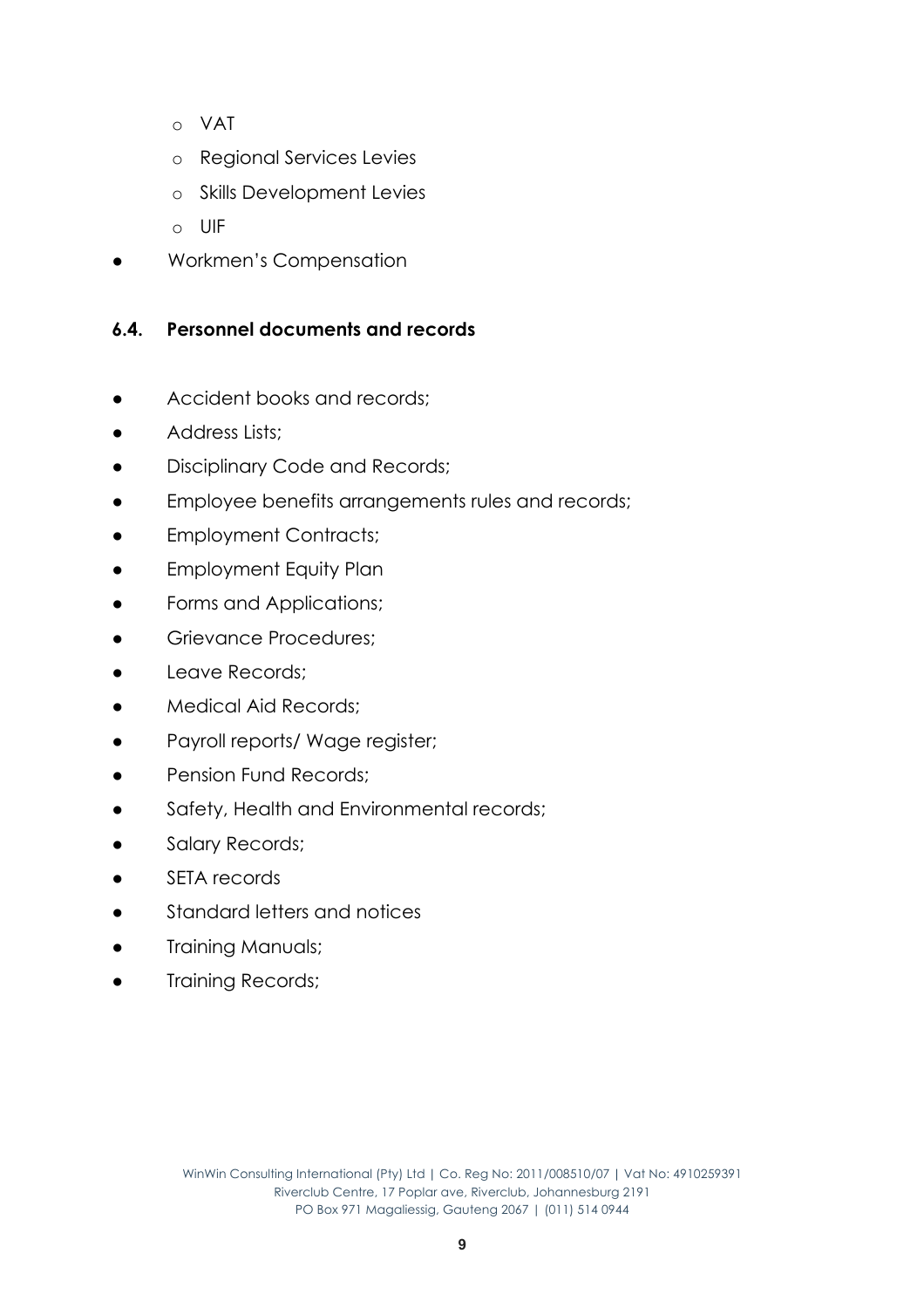#### **6.5. Procurement department**

- Standard Terms and Conditions for supply of services and products;
- Contractor, client and supplier agreements;
- Lists of suppliers, products, services and distribution; and
- Policies and Procedures.

#### **6.6. Sales department**

- Customer details
- Information and records provided by a third party

#### **6.7. Marketing department**

● Advertising and promotional material

#### **6.8. Risk Management and Audit**

- Audit reports;
- Risk management frameworks; and
- Risk management plans.

#### **6.9. IT department**

- Computer / mobile device usage policy documentation;
- Disaster recovery plans;
- Hardware asset registers;
- Information security policies/standards/procedures;
- Information technology systems and user manuals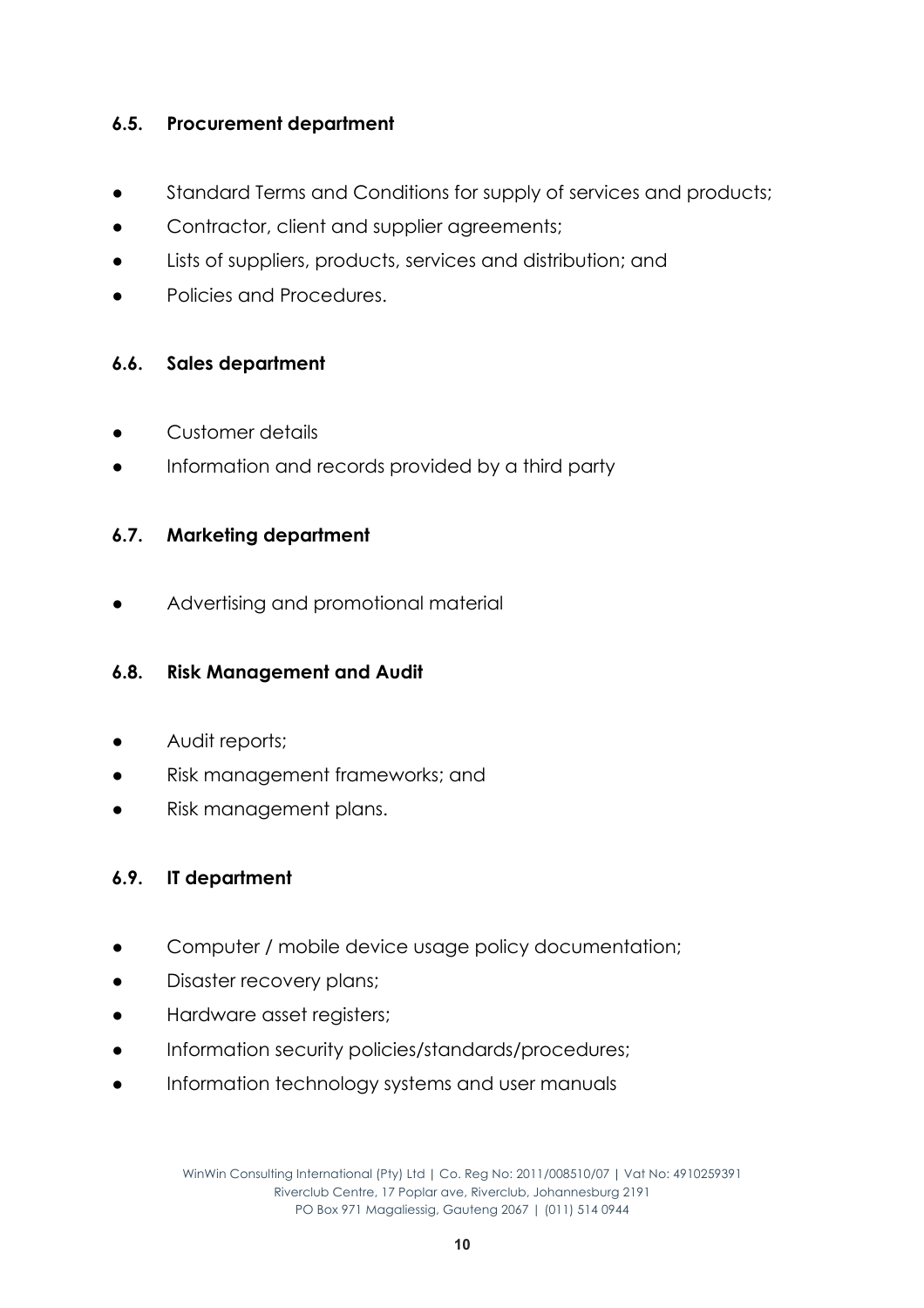- Information usage policy documentation;
- Project implementation plans;
- Software licensing; and
- System documentation and manuals.

# **7. PURPOSE OF PROCESSING OF PERSONAL INFORMATION**

- To support sales and marketing activities
- To support recruitment and management of staff
- To support engagement with suppliers
- To support engagement with the general public
- To support engagement with investors and the media

# **8. DATA SUBJECTS CATEGORIES AND THEIR PERSONAL INFORMATION**

- Customers: record of customer life cycle
- Employees: record of employee life cycle
- Suppliers: record of supplier life cycle

# **9. PLANNED RECIPIENTS OF PERSONAL INFORMATION**

- Statutory authorities
- Law enforcement
- Tax authorities
- Financial institutions
- Medical schemes
- Employee pension and provident funds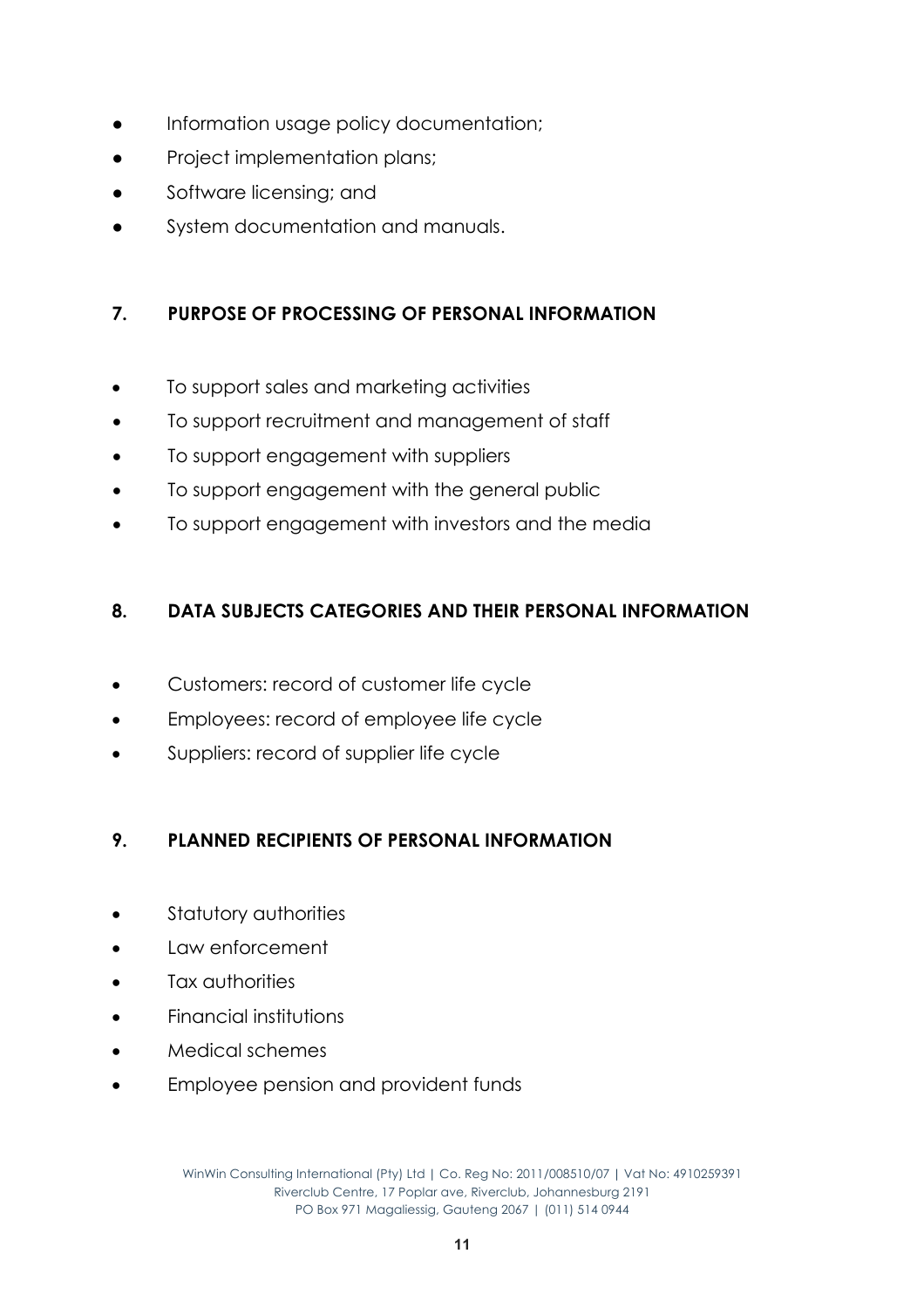• Industry bodies

# **10. PLANNED TRANS-BORDER FLOWS OF PERSONAL INFORMATION**

- Flows to service providers/operators
- Flows to business partners
- Flows to customers
- Flows to suppliers
- Flows through the use of social media

#### **11. SECURITY MEASURES TO PROTECT PERSONAL INFORMATION**

- Physical security measures
- Cyber security measures
- Training in information security
- Policies in information security
- Audits of information security
- Any particular security framework implemented

#### **12. DETAIL ON HOW TO MAKE A REQUEST FOR ACCESS**

The requester must complete Form 2 available at https://www.justice.gov.za/inforeg/docs2-f.html and submit this form together with a request fee, to the head of WinWin International. The form must be submitted to the head of WinWin International at his address, fax number, or electronic mail address as stated earlier in this manual.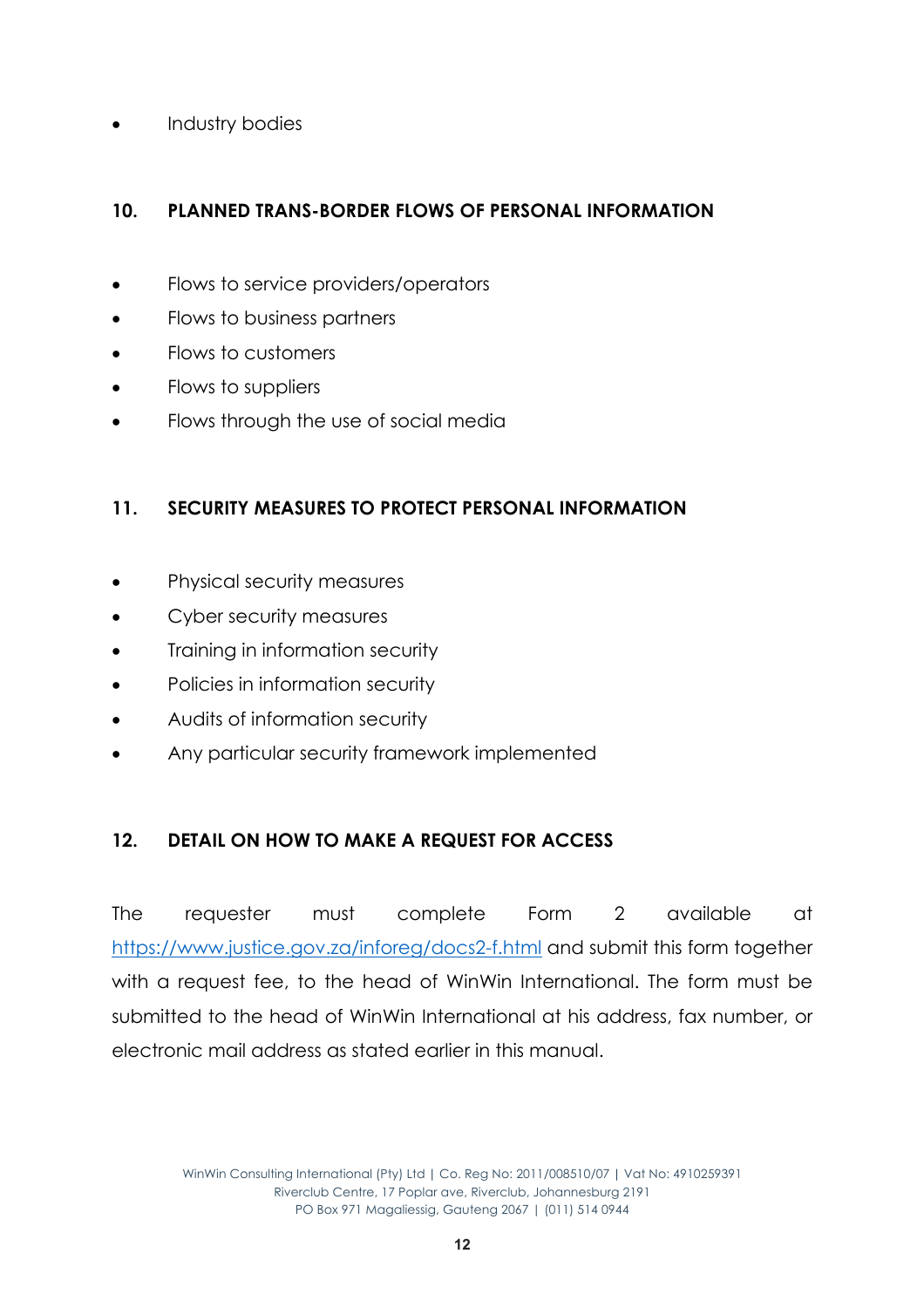Form of request:

- The requester must use the prescribed form, as attached in terms of Article 8 of this manual, to make the request for access to a record. This must be made to the designated head. This request must be made to the address, fax number or electronic mail address of the body concerned [*s 53(1)*].
- The requester must provide sufficient detail on the request form to enable the designated head to identify the record and the requester.
- The requester should indicate which form of access is required.
- The requester should indicate if any other manner is to be used to inform the requester and state the necessary particulars to be so informed [*s 53(2)(a) and (b) and (c)*].
- The requester must identify the right that is sought to be exercised or to be protected and provide an explanation of why the requested record is required for the exercise or protection of that right [*s 53(2)(d)*].
- If a request is made on behalf of another person, the requester must then submit proof of the capacity in which the requester is making the request to the satisfaction of the designated head of the private body [*s 53(2)(f)*].
- A requester who seeks access to a record containing personal information about that requester is not required to pay the request fee.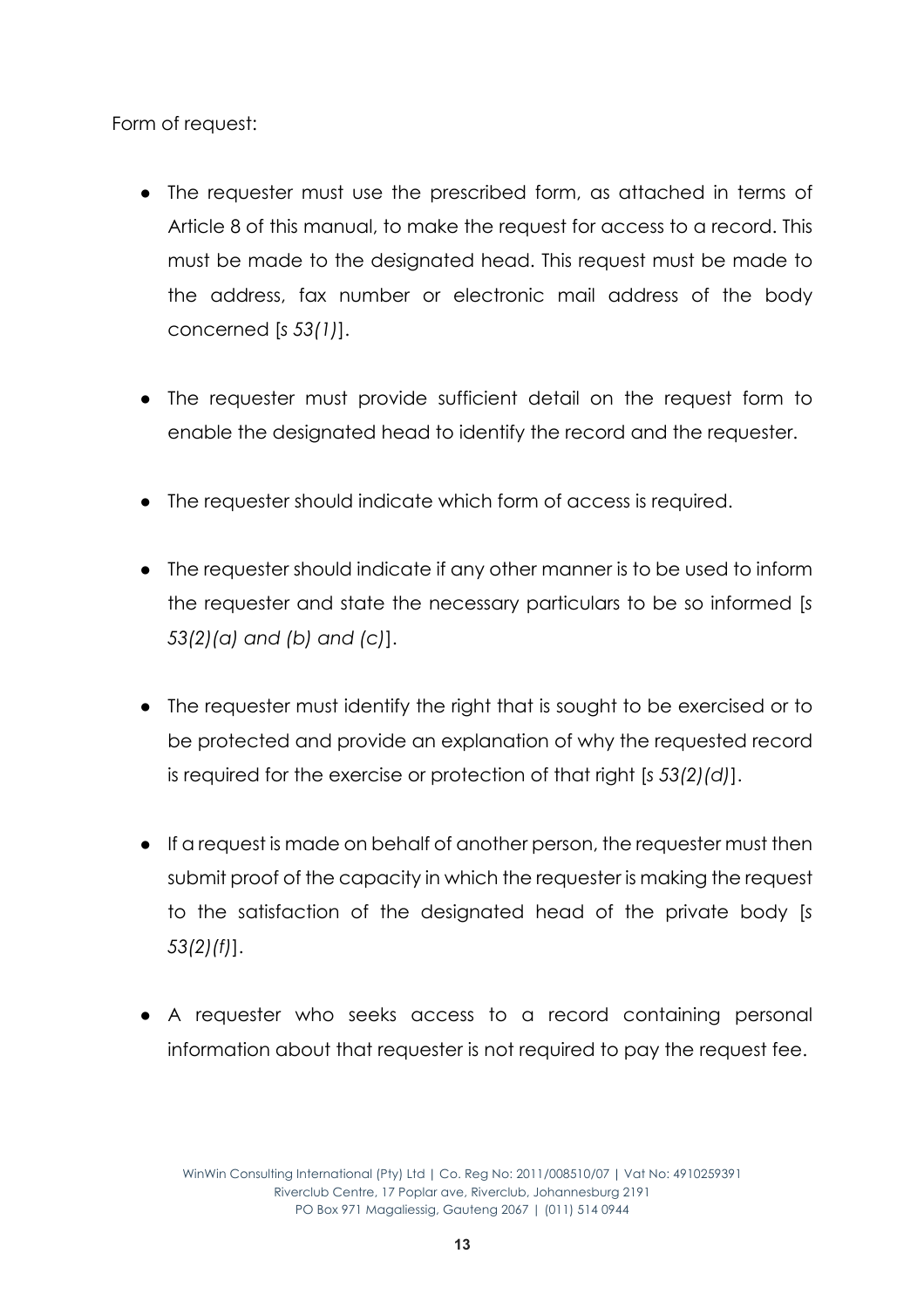- Every other requester, who is not a personal requester, must pay the required request fee.
- The designated head of the private body must notify the requester (other than a personal requester) by notice, requiring the requester to pay the prescribed fee (if any) before further processing the request [*s 54(1)*].
- The fee that the requester must pay to a private body is currently R50,00. The requester may lodge an application to the court against the tender or payment of the request fee*s 54(3)(b)*].
- After the designated head of the private body has made a decision on the request, the requester must be notified in the required form.
- If the request is granted then a further access fee must be paid for the search, reproduction, preparation and for any time that has exceeded the prescribed hours to search and prepare the record for disclosure [*s 54(6)*].

# **13. GROUNDS FOR REFUSING A REQUEST**

WinWin has the right to reject any request for information submitted in terms of Sections 62 to 70 of Chapter 4 of the PAIA Act.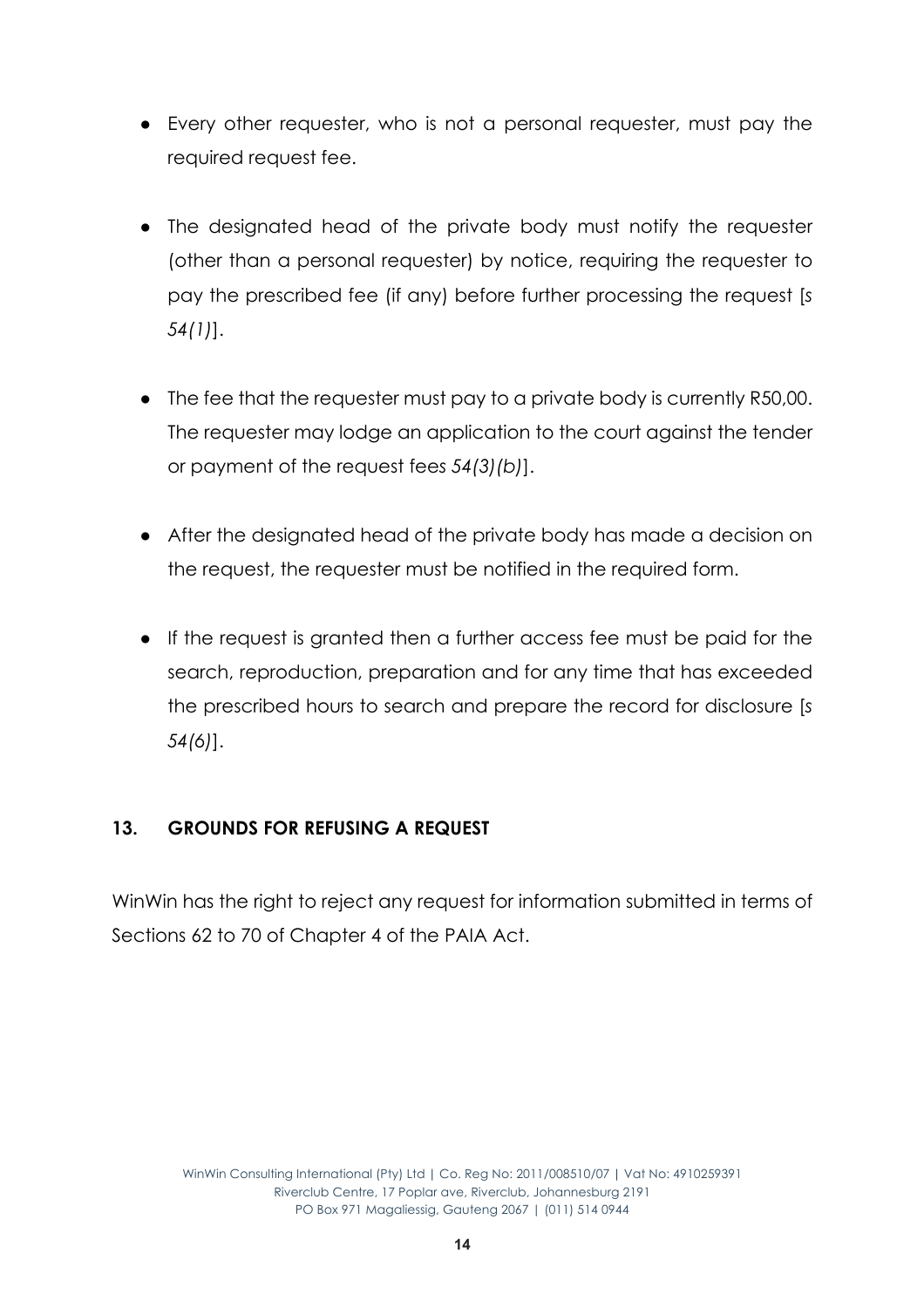#### **14. AVAILABILITY OF THE MANUAL**

This manual is available for inspection on https://www.winwinza.com/.

**\_\_\_\_\_\_\_\_\_\_\_\_\_\_\_\_\_\_\_\_\_\_\_\_\_\_\_\_\_\_\_\_\_\_\_\_\_\_\_\_\_\_\_\_\_\_\_\_\_\_\_\_\_\_\_\_\_**

**Signature of Designated Head of the Private Body**

**\_\_\_\_\_\_\_\_\_\_\_\_\_\_\_\_\_\_\_\_\_\_\_\_\_\_\_\_\_\_\_\_\_\_\_\_\_\_\_\_\_\_\_\_\_\_\_\_\_\_\_\_\_\_\_\_** Stuart Woolmington

**Name of Designated Head of the Private Body**

Date of signature 2 June 2022

**Publication date of this manual: 30/05/2022**

**Next revision date of this document: 30/11/2022**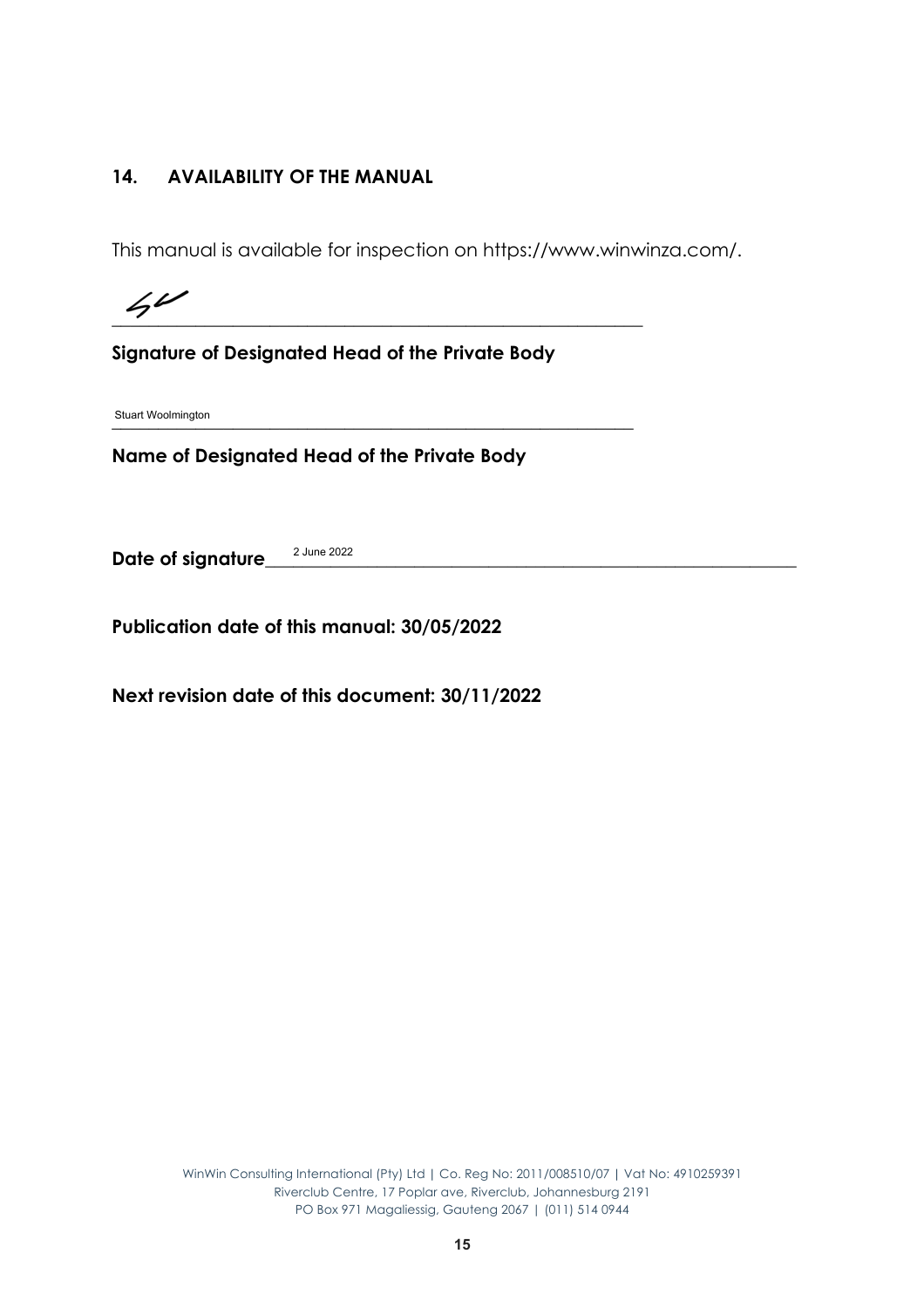#### **15. FEES IN RESPECT OF PRIVATE BODIES**

The following is a breakdown of the fees structure for the purposes of determining the manner in which fees relating to a request for access to a record of a private body are to be calculated:

Part III of Regulation 187 published in the Government Gazette on the 15 February

 $2002$ 

- 1. The fee for a copy of the manual as contemplated in regulation 9(2)(c) is R1,10 for every photocopy of an A4-size page or part thereof.
- 2. The fees for reproduction referred to in regulation 11(1) are as follows:
	- a. (a) For every photocopy of an A4-size page or part thereof R1,10
	- b. (b) For every printed copy of an A4-size page or part thereof held on a computer or in electronic or machine readable form R0, 75
	- c. (c) For a copy in a computer-readable form on (i) stiffy disc R 7, 50; (ii) compact disc R 70,00
	- d. (d) (i) For a transcription of visual images, for an A4-size page or part thereof R 40,00, (ii) For a copy of visual images R 60,00
	- e. (e) (i) For a transcription of an audio record, for an A4-size page or part thereof R 20,00; (ii) For a copy of an audio record R 30,00
- 3. The request fee payable by a requester, other than a personal requester, referred to in Regulation 11(2) is R50,00.
- 4. The access fees payable by a requester referred to in Regulation 11(3) are as follows:
	- a) For every photocopy of an A4-size page or part thereof R 1,10;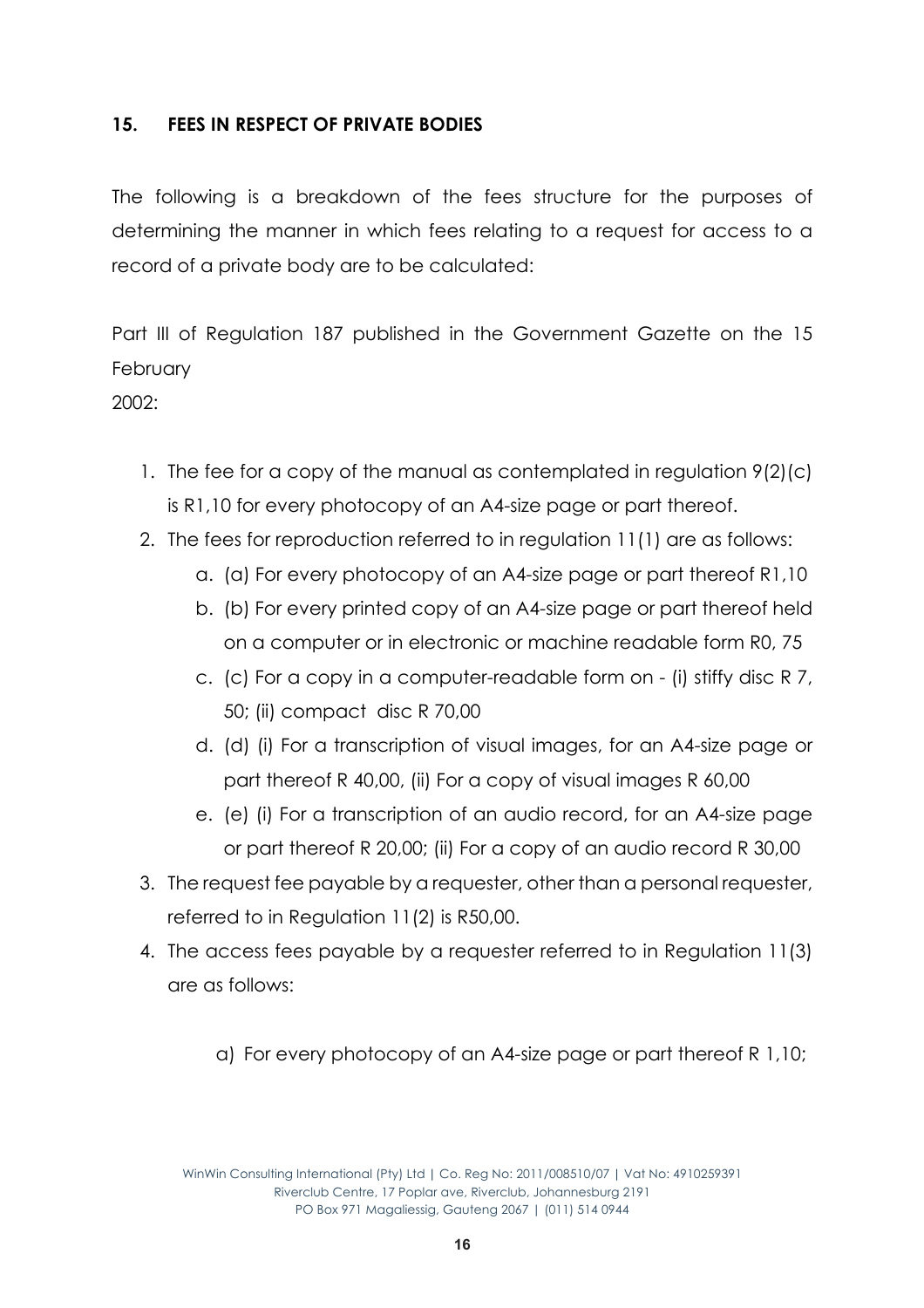- b) For every printed copy of an A4-size page or part; thereof held on a computer or in electronic or machine-readable form R 0,75;
- c) For a copy in a computer-readable form on (i) stiffy disc R 7,50; (ii) compact disc R 70,00
- d) (i) For a transcription of visual images, for an A4-size page or part thereof R 40,00; (ii) For a copy of visual images R 60,00
- e) (i) For a transcription of an audio record, for an A4-size page or part thereof R 20,00; (ii) For a copy of an audio record R 30,00
- f) To search for and prepare the record for disclosure, R30,00; for each hour or part of an hour reasonably required for such search and preparation.
- 1. For purposes of section 54(2) of the Act, the following applies:
	- (a) Six hours as the hours to be exceeded before a deposit is payable; and
	- (b) one third of the access fee is payable as a deposit by the requester.
- 2. The actual postage is payable when a copy of a record must be posted to a requester.

#### **A. Fees**

*(a) A request for access to a record, other than a record containing personal information about yourself, will be processed only after a request fee has been paid.*